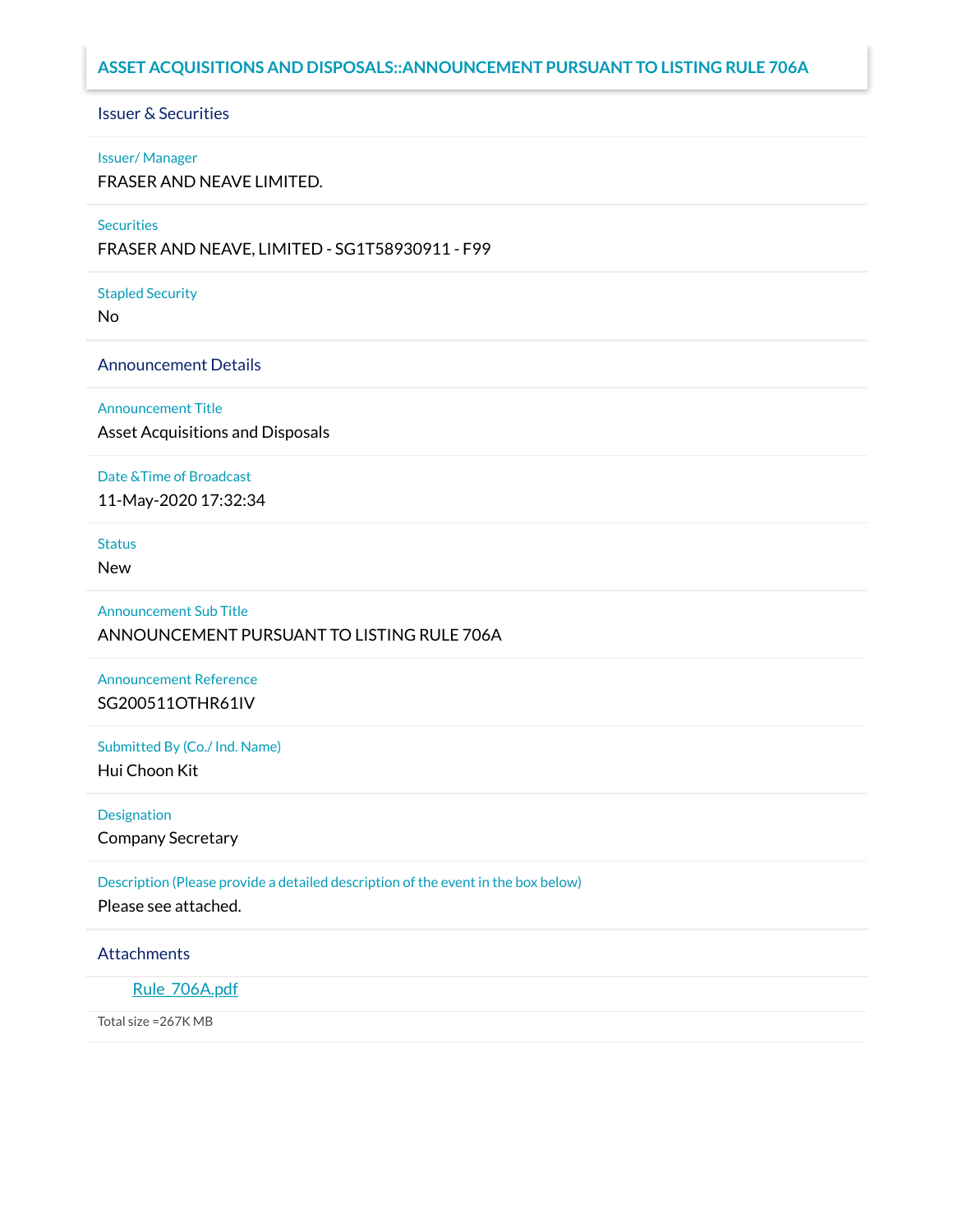

FRASER AND NEAVE, LIMITED (Incorporated in the Republic of Singapore) (Company Registration Number 189800001R)

# ANNOUNCEMENT PURSUANT TO RULE 706A OF THE LISTING MANUAL OF THE SINGAPORE EXCHANGE SECURITIES TRADING LIMITED

- 1. Pursuant to Rule 706A of the Listing Manual of the Singapore Exchange Securities Trading Limited (the "Listing Manual"), Fraser and Neave, Limited (the "Company" and together with its subsidiaries, the "F&N Group") wishes to announce the following acquisitions of shares in respect of the period reported on under Rule 705 of the Listing Manual (that is, for the first half ended 31 March 2020):
	- a. on 28 February 2020, F&N Dairy Investments Pte Ltd ("F&NDI"), a wholly-owned subsidiary of the Company, acquired 5,900,000 shares in Vietnam Dairy Products Joint Stock Company ("Vinamilk") for an aggregate consideration of VND620,283,494,695 (equivalent to approximately S\$37.891 million<sup>1</sup>). The market value represented by these shares was approximately VND622,926,838,000<sup>2</sup> (equivalent to approximately S\$38.053 million);
	- b. on 2 March 2020, F&NDI acquired 74,270 shares in Vinamilk for an aggregate consideration of VND7,755,036,132 (equivalent to approximately S\$0.474 million). The market value represented by these shares was approximately VND7,767,643,069<sup>3</sup> (equivalent to approximately S\$0.475 million);
	- c. on 3 March 2020, F&NDI acquired 23,620 shares in Vinamilk for an aggregate consideration of VND2,483,681,943 (equivalent to approximately S\$0.152 million). The market value represented by these shares was approximately VND2,476,824,615<sup>4</sup> (equivalent to approximately S\$0.151 million);
	- d. on 6 March 2020, F&NDI acquired 166,270 shares in Vinamilk for an aggregate consideration of VND17,306,187,401 (equivalent to approximately S\$1.057 million). The market value represented by these shares was approximately VND17,461,166,614<sup>5</sup> (equivalent to approximately S\$1.067 million);

<sup>1</sup> The S\$ equivalent of the VND figures in this announcement have been computed based on an exchange rate of S\$1.00 to VND16,370.

 $^2$  Based on the weighted average price of VND105,580.82 per Vinamilk share for all the trades done on 27 February 2020 (being the market day preceding the date of the open-market purchase by F&NDI).

<sup>&</sup>lt;sup>3</sup> Based on the weighted average price of VND104,586.55 per Vinamilk share for all the trades done on 28 February 2020 (being the market day preceding the date of the open-market purchase by F&NDI).

<sup>4</sup> Based on the weighted average price of VND104,861.33 per Vinamilk share for all the trades done on 2 March 2020 (being the market day preceding the date of the open-market purchase by F&NDI).

<sup>&</sup>lt;sup>5</sup> Based on the weighted average price of VND105,016.94 per Vinamilk share for all the trades done on 5 March 2020 (being the market day preceding the date of the open-market purchase by F&NDI).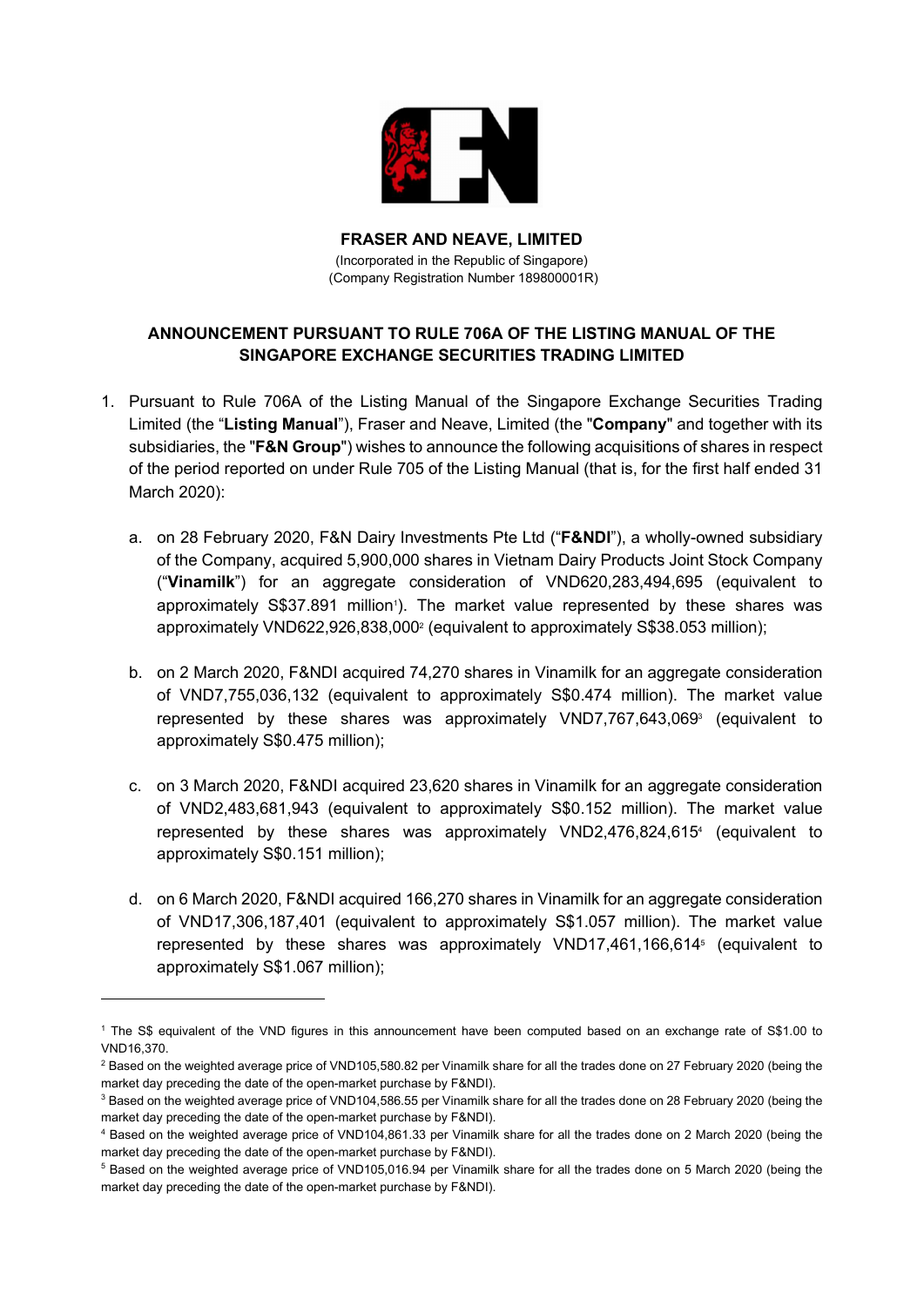- e. on 9 March 2020, F&NDI acquired 66,840 shares in Vinamilk for an aggregate consideration of VND6,643,715,648 (equivalent to approximately S\$0.406 million). The market value represented by these shares was approximately VND6,950,318,633<sup>6</sup> (equivalent to approximately S\$0.425 million);
- f. on 12 March 2020, F&NDI acquired 100,000 shares in Vinamilk for an aggregate consideration of VND9,794,670,000 (equivalent to approximately S\$0.598 million). The market value represented by these shares was approximately VND10,235,253,000<sup>7</sup> (equivalent to approximately S\$0.625 million);
- g. on 13 March 2020, F&NDI acquired 100,000 shares in Vinamilk for an aggregate consideration of VND9,777,143,750 (equivalent to approximately S\$0.597 million). The market value represented by these shares was approximately VND9,825,415,000<sup>8</sup> (equivalent to approximately S\$0.600 million); and
- h. on 17 March 2020, F&NDI acquired 200,000 shares in Vinamilk for an aggregate consideration of VND19,133,156,750 (equivalent to approximately S\$1.169 million). The market value represented by these shares was approximately VND19,538,796,000<sup>9</sup> (equivalent to approximately S\$1.194 million),

(the 6,631,000 Vinamilk shares acquired, collectively, the "1H Acquired Shares", and the aggregate consideration paid for the 1H Acquired Shares, collectively, the "1H Consideration").

- 2. The 1H Acquired Shares were purchased in the open market on the Ho Chi Minh Stock Exchange. The 1H Consideration is approximately VND693,177,086,319 (equivalent to approximately S\$42.344 million) and was paid for in cash and funded by internal resources of the Company.
- 3. With the acquisition of the 1H Acquired Shares, the Company's total stake in Vinamilk, through FNDI (which now holds 308,127,383 shares in Vinamilk) and F&NBev Manufacturing Pte Ltd, also a wholly-owned subsidiary of the Company (which holds 47,026,980 shares in Vinamilk), has increased from approximately 20.01% before the acquisition of the shares in Vinamilk referred to in paragraph 1a. of this announcement, to approximately 20.40% thereafter.
- 4. None of the above transactions are expected to have a material effect on the net tangible assets or earnings per share of the F&N Group for the current financial year.

<sup>&</sup>lt;sup>6</sup> Based on the weighted average price of VND103,984.42 per Vinamilk share for all the trades done on 6 March 2020 (being the market day preceding the date of the open-market purchase by F&NDI).

 $^7$  Based on the weighted average price of VND102,352.53 per Vinamilk share for all the trades done on 11 March 2020 (being the market day preceding the date of the open-market purchase by F&NDI).

<sup>&</sup>lt;sup>8</sup> Based on the weighted average price of VND98,254.15 per Vinamilk share for all the trades done on 12 March 2020 (being the market day preceding the date of the open-market purchase by F&NDI).

<sup>&</sup>lt;sup>9</sup> Based on the weighted average price of VND97,693.98 per Vinamilk share for all the trades done on 16 March 2020 (being the market day preceding the date of the open-market purchase by F&NDI).